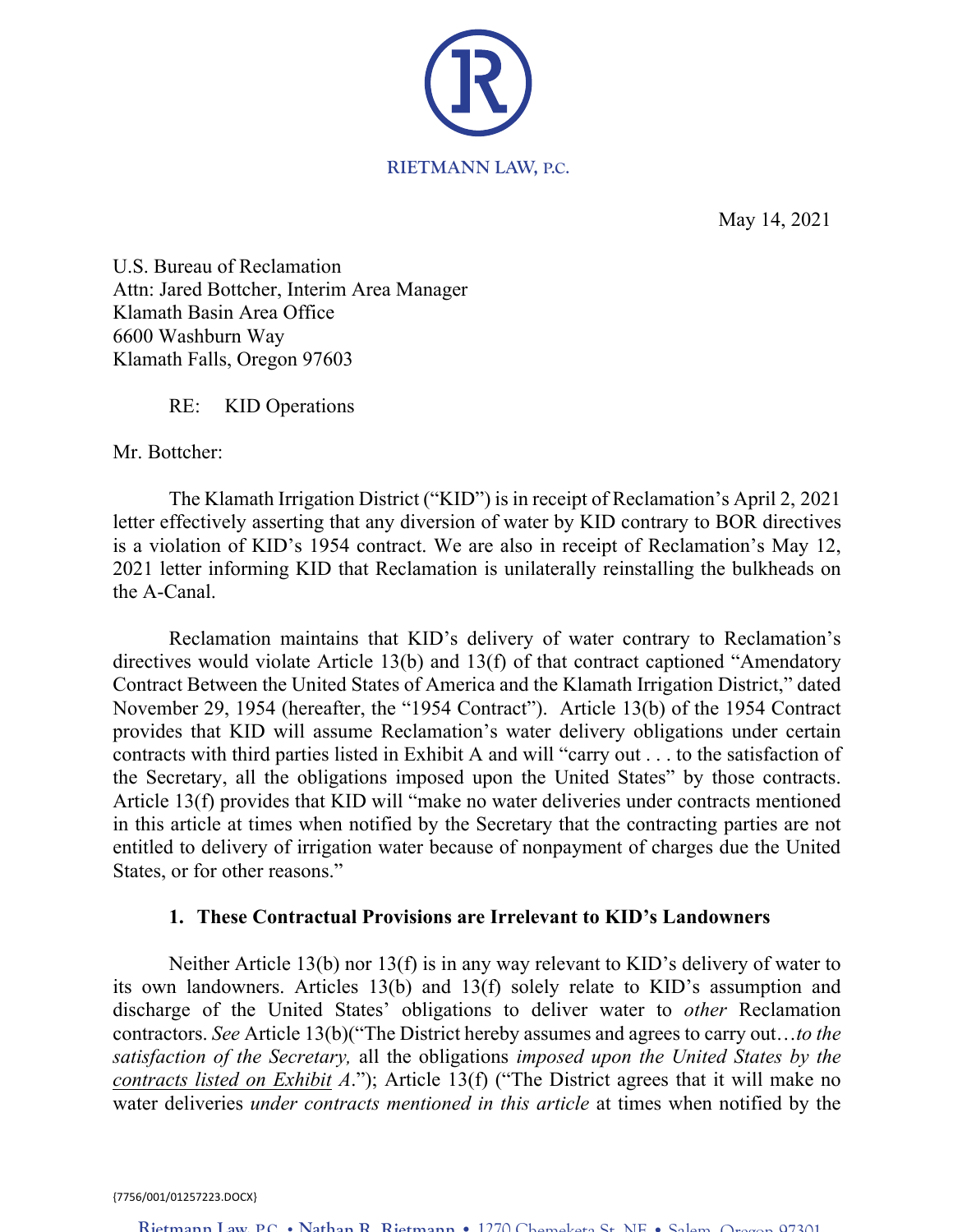Secretary that the contracting parties are not entitled to the delivery of irrigation water because of nonpayment of charges due the United States, or for other reasons).

Exhibit A to the 1954 Contract lists 110 separate Reclamation contracts of which KID assumed the United States' responsibilities. *None* of these contracts are the contracts by which water is supplied to KID. KID's 1905 contract is simply not mentioned in Article 13. Reclamation plainly cannot direct KID to curtail water deliveries to its own landowners based on these provisions of KID's contract, which pertain solely to KID's performance of its water delivery obligations to third-party contractors.

# **2. The 1954 Contract Does Not Grant Reclamation Total Discretion to Curtail Diversions**

Article 13(f) of the 1954 Contract states: "The District agrees that it will make no water deliveries under contracts mentioned in this article at times when notified by the Secretary that the contracting parties are not entitled to the delivery of irrigation water because of **nonpayment of charges due the United States, or for other reasons**." It appears Reclamation is arguing that the final clause of this sentence provides virtually unlimited authority for it to direct KID to cease water deliveries. In particular, Reclamation asserts it may direct KID to cease water deliveries so that Reclamation may meet its obligations under the Endangered Species Act. This is simply not the meaning of the contract under any reasonable interpretation.

Federal law governs the interpretation of contracts entered into pursuant to federal law and to which the government is a party. *Smith v. Cent. Ariz. Water Cons. Dist.*, 418 F3d 1028, 1034 (9th Cir. 2005). For guidance, courts look to general principles of contract interpretation in understanding a particular provision or clause. *See Kennewick Irr. Dist. v. United States,* 880 F.2d 1018, 1032 (9th Cir.1989). "A written contract must be read as a whole and every part interpreted with reference to the whole." *Shakey's Inc. v. Covalt,* 704 F.2d 426, 434 (9th Cir. 1983). "Preference must be given to reasonable interpretations as opposed to those that are unreasonable, or that would make the contract illusory." *Kennewick* at 1032.

Particularly applicable here are the related principles of interpretation known as *ejusdem generis* and *noscitur a sociis*. Noscitur a sociis—meaning "a word is known by the company it keeps"—has been specifically used by the Supreme Court to "avoid ascribing to one word a meaning so broad that it is inconsistent with its accompanying words." *Yates v. United States*, 574 U.S. 528, 543 (2015) (quoting *Gustafson v. Alloyd Co.*, 513 U.S. 561, 575 (1995)); *see also Wayne Land and Mineral Grp. LLC v. Delaware River Basin Comm'n*, 894 F.3d 509, 532 (3d Cir. 2018) ("[R]ules of contract interpretation advise us to interpret the meaning of a word by considering the words associated with it."); *Alice F. v. Health Care Serv. Corp.*, 367 F. Supp. 3d 817, 825 (N.D. Ill. 2019) (describing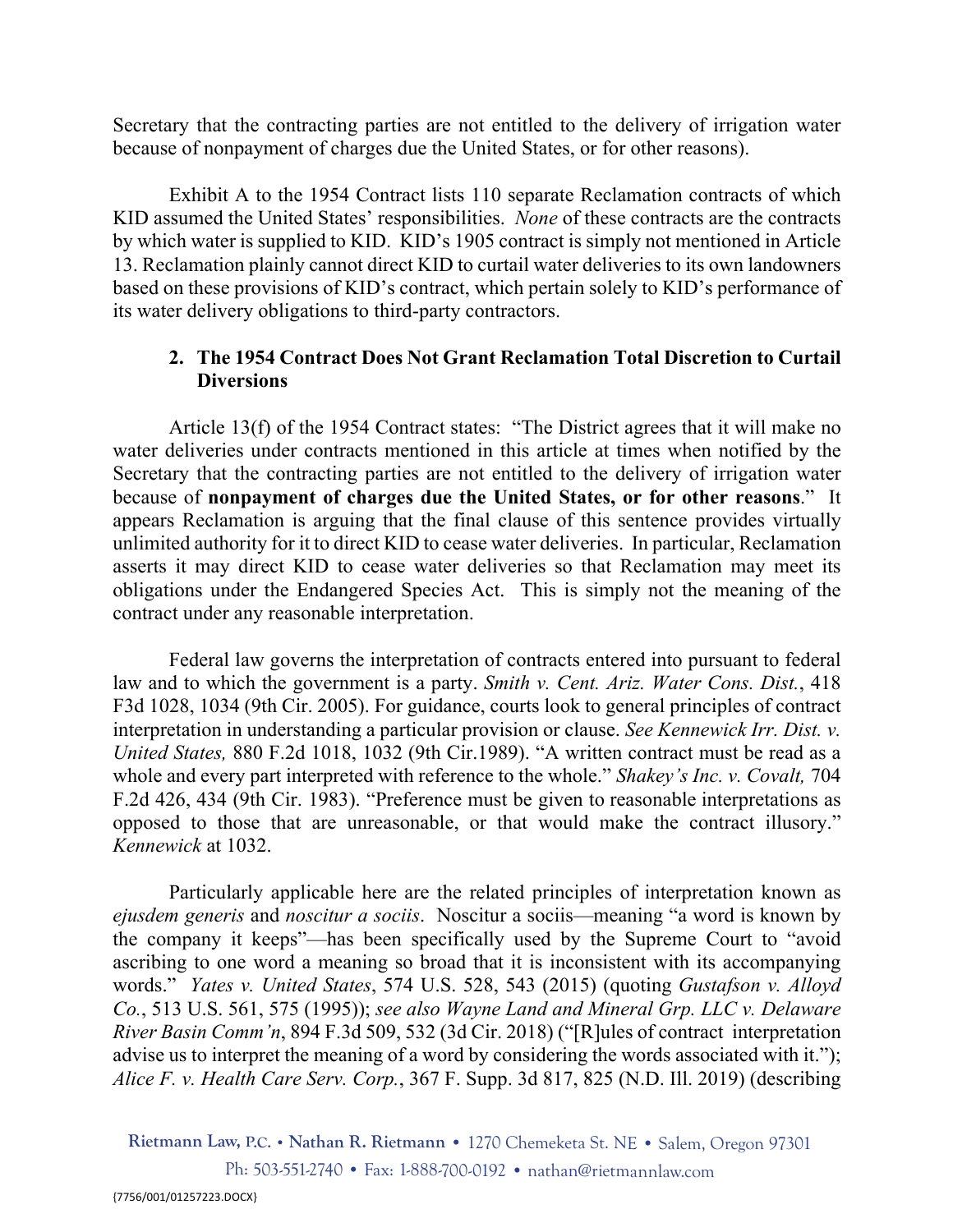ejusdem generis and noscitur a sociis as "principles of contract interpretation"); Williston on Contracts, Section 32:6 and 32:10.

Here, the phrase "other reasons" does not mean literally *any* reason, and is necessarily limited by the preceding phrase "nonpayment of charges due the United States." Even a very generous and broad interpretation of the "other reasons" clause would suggest it only applies when a District for which KID is discharging the United States' delivery obligations breaches that contract. Because the goal of contract interpretation is "to discern and enforce the parties' mutual intent at the time the contract was formed," *Thor Seafood Corp. v. Supply Mgmt. Servs.*, 352 F. Supp. 2d 1128, 1131 (C.D. Cal. 2005), "other reasons" obviously could not refer to obligations of the United States under the Endangered Species Act. The 1954 Contract predates the Endangered Species Act, which was passed in 1973, by almost two decades.

Additionally, Reclamation's contention that it may deprive third-party contractors of water they are entitled to under their water rights, and then use the water to meet its ESA obligations, would render Reclamation's water delivery obligations to the third-party contractors entirely illusory. *See Kennewick*, 880 F.2d at 1032.

This interpretation would also suggest that Reclamation and KID were empowered to modify or amend the terms of other District's contracts. Reclamation has presented no authority suggesting that was either the intended effect of the "or for other reasons" clause or that it would be legally permissible for other contracts to be amended without the consent or knowledge of the parties thereto. This interpretation flies in the face of both basic contract law and common sense.

The third-party contractors KID is being directed to curtail own private water rights entitling them to make beneficial use of live flow and/or stored water in Upper Klamath Lake reservoir ("UKL"). These contractors have entered into contracts with Reclamation for delivery of the water they own the rights to beneficially use. Whether the "other reasons" provision of KID's contract authorizes KID to curtail water deliveries to thirdparty contractors therefore depends on the terms of the contract between the third-party contractors and Reclamation, which KID has assumed.

KID's obligation to deliver water to third parties is identical to the obligations KID assumed under Reclamation's contracts. Therefore, whether "other reasons" exist for Reclamation to direct KID not to deliver water to third parties is dictated by the terms of those incorporated contracts between Reclamation and the various third parties. As Reclamation has previously acknowledged, at least some of these third-party contracts leave Reclamation with no authority to deny water deliveries. For example, Reclamation has previously admitted: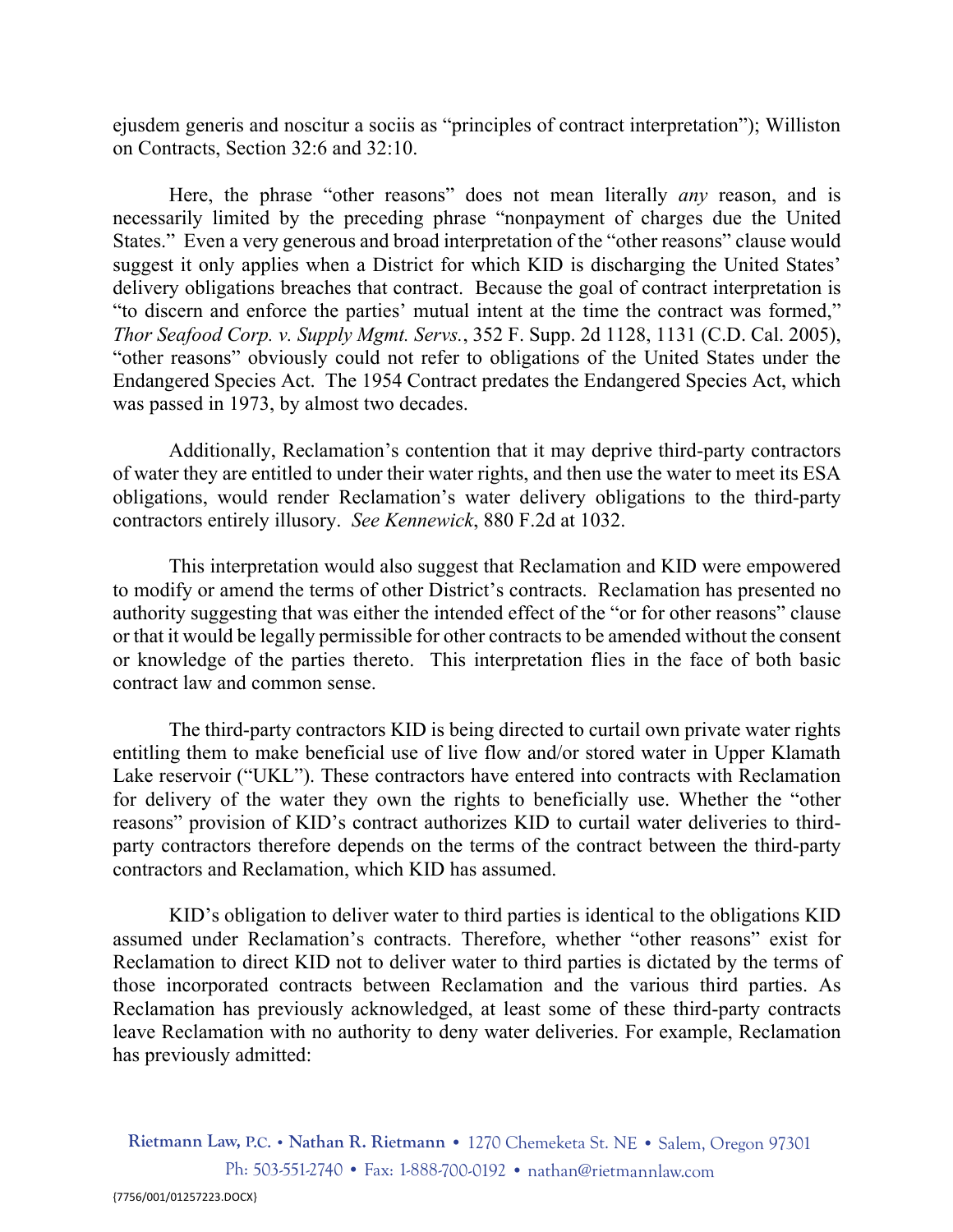deliveries below that amount. Article 20 provides further evidence of the understanding that the United States is obligated to deliver 50 The recognition by the United States of Van Brimmer's right to the perpetual use of 50 second-feet of water in Article 15 (of Van Brimmer's contract) prevents Reclamation from curtailing water second-feet of water by stating that the United States is not obligated to deliver more than that amount of water. The specific acknowledgement by the United States of Van Brimmer's right to 50 second-feet in Article 15 provides no discretion for Reclamation to reduce the amount of water which Reclamation must deliver.

What is more important than Reclamation's prior admissions, however, is the fact that *none* of these contracts comprehend Reclamation's ability to curtail water deliveries to meet separate obligations it might one day have under the Endangered Species Act. The majority of these contracts predate the existence of that Act by decades, and only delivery obligations that the United States has assumed since 1973 *may* have contemplated a carveout for such purposes.

Aside from the reasons set forth above, Reclamation's proposal that the "for other reasons" language of KID's contract is really an "any reasons" clause that provides Reclamation carte blanche to curtail deliveries is contrary to other basic principles of contract interpretation. For example:

- A written contract must be read as a whole and every part interpreted with reference to the whole. Reclamation's current interpretation of KID's water delivery obligations to other contractors ignores the provisions of KID's contract providing that "[f]or lands outside the District boundaries…water shall be delivered in the quantities, at the times and at the points of diversion…as required from time to time by contractors that have executed contracts with the United States in such manner as to meet obligations which the United States has assumed under said contracts." Reclamation's interpretation also ignores all the provisions of the various third-party contractual obligations KID has assumed, which plainly impose nondiscretionary water delivery obligations.
- Articles 26 and 27 of the 1954 Contract state the United States will "use all reasonable means to guard against" a shortage in the quantity of water, and that both parties must "exercise due diligence to remove" their inability to fulfill a contractual obligation due to an "uncontrollable force." While the United States does not have any control over how much precipitation falls in the Klamath Basin, the United States has many reasonable means to guard against shortfalls in water, including not flushing stored water down the Klamath River without first acquiring water rights permitting such a release. Put differently, while the United States may not be able to increase the overall quantity of water available,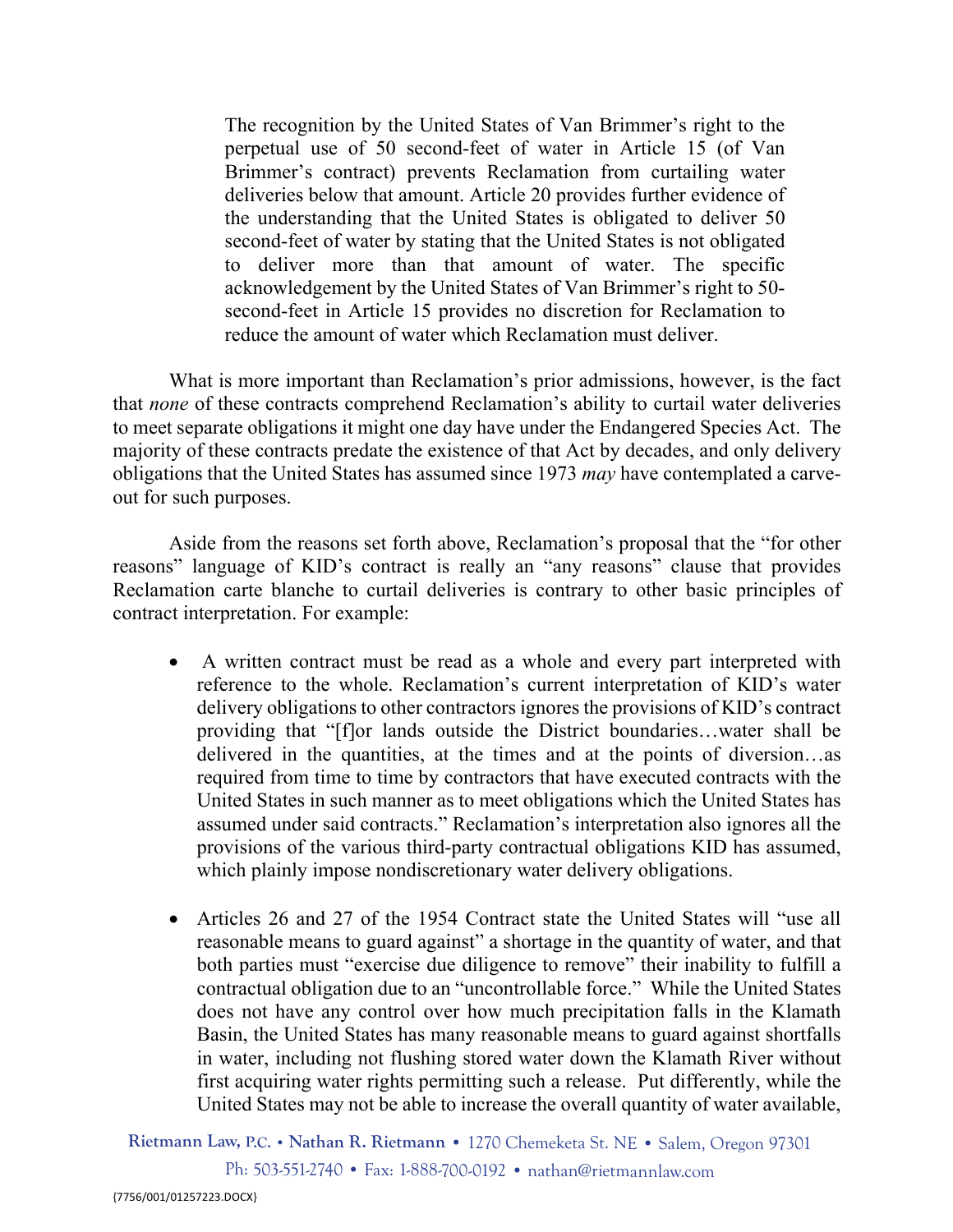given year. Where the United States elects not to do this, and to simply flush stored water down the Klamath River, it is in fact creating a shortage of Project it *can* control whether there is a "shortage" of needed water under the contracts, by either acquiring water rights or compensating farmers for the agreement not to exercise their rights. This would prevent there from being a shortage in a water in violation of the 1954 Contract.

## **3. Section 9 of ESA does not authorize Reclamation to preemptively curtail KID diversions**

Section 9 of the Endangered Species Act also does not provide Reclamation with the ability to act pre-emptively. Instead, "the Government cannot enforce the  $\S 9$ prohibition until an animal has actually been killed or injured." *Babbitt v. Sweet Home Chapter of Comm. for a Great Oregon*, 515 U.S. 687, 703 (1995). "The § 7 directive applies only to the Federal Government, whereas the § 9 prohibition applies to 'any person.' Section 7 imposes a broad, affirmative duty to avoid adverse habitat modifications that § 9 does not replicate, and § 7 does not limit its admonition to habitat modification that 'actually kills or injures wildlife.'" *Id.*; *see also Defenders of Wildlife v. Martin*, 454 F. Supp. 2d 1085, 1095 (E.D. Wash. 2006) ("This 'after-the-fact enforcement' does not prevent threats to listed species; that task is accomplished through § 7."). Whatever Section 9 liability *might* arise from water rights holders exercising their water rights and requiring KID to perform its non-discretionary water delivery obligations, it does not provide a lawful basis for KID—or Reclamation—to refuse to fulfill its contractual obligations. The existence or non-existence of Section 9 liability is inherently an after-the-fact question which neither KID nor Reclamation has a contractual right to pre-judge.

There are obvious reasons why this must be true: particularly, it is well-established that take liability under Section 9 incorporates principles of proximate cause. *See Babbitt v. Sweet Home Chapter of Comms. For a Great Oregon*, 515 U.S. 687, 700 n.13 (1995) (noting take liability is subject to the "ordinary requirements of proximate causation and foreseeability"); *Natural Res. Def. Council v. Zinke*, 347 F. Supp. 3d 465, 487 (E.D. Cal. 2018) ("It is well established that principles of proximate cause apply to Section 9 claims."); *Cascadia Wildlands v. Kitzhaber*, 911 F. Supp. 2d 1075, 1084 (D. Or. 2012) ("It is well accepted that proximate cause is an element of ESA Section 9 claims."). Proximate cause is not an easy determination to make, particularly in the ESA context: "The idea of proximate cause, as distinct from actual cause or cause in fact, defies easy summary. . . . Proximate cause is often explicated in terms of foreseeability or the scope of the risk created by the predicate conduct." *Nat. Res. Def. Council*, 347 F. Supp. 3d at 486–87. The determination of proximate cause is a legal conclusion that a court must make upon weighing the particular facts of a case. *See Hemi Grp., LLC v. City of New York*, 559 U.S. 1 at 13–14 (2010) (noting an allegation that something "directly caused" harm is a "legal conclusion about proximate cause"); *AXIS Surplus Ins. Co. v. Intracorp Real Estate, LLC*, No. C08-1278-JCC, 2009 WL 10676292, at \*6 (W.D. Wash. Nov. 19, 2009) ("The

**Rietmann Law, P.C. • Nathan R. Rietmann •** 1270 Chemeketa St. NE • Salem, Oregon 97301

Ph: 503-551-2740 • Fax: 1-888-700-0192 • nathan@rietmannlaw.com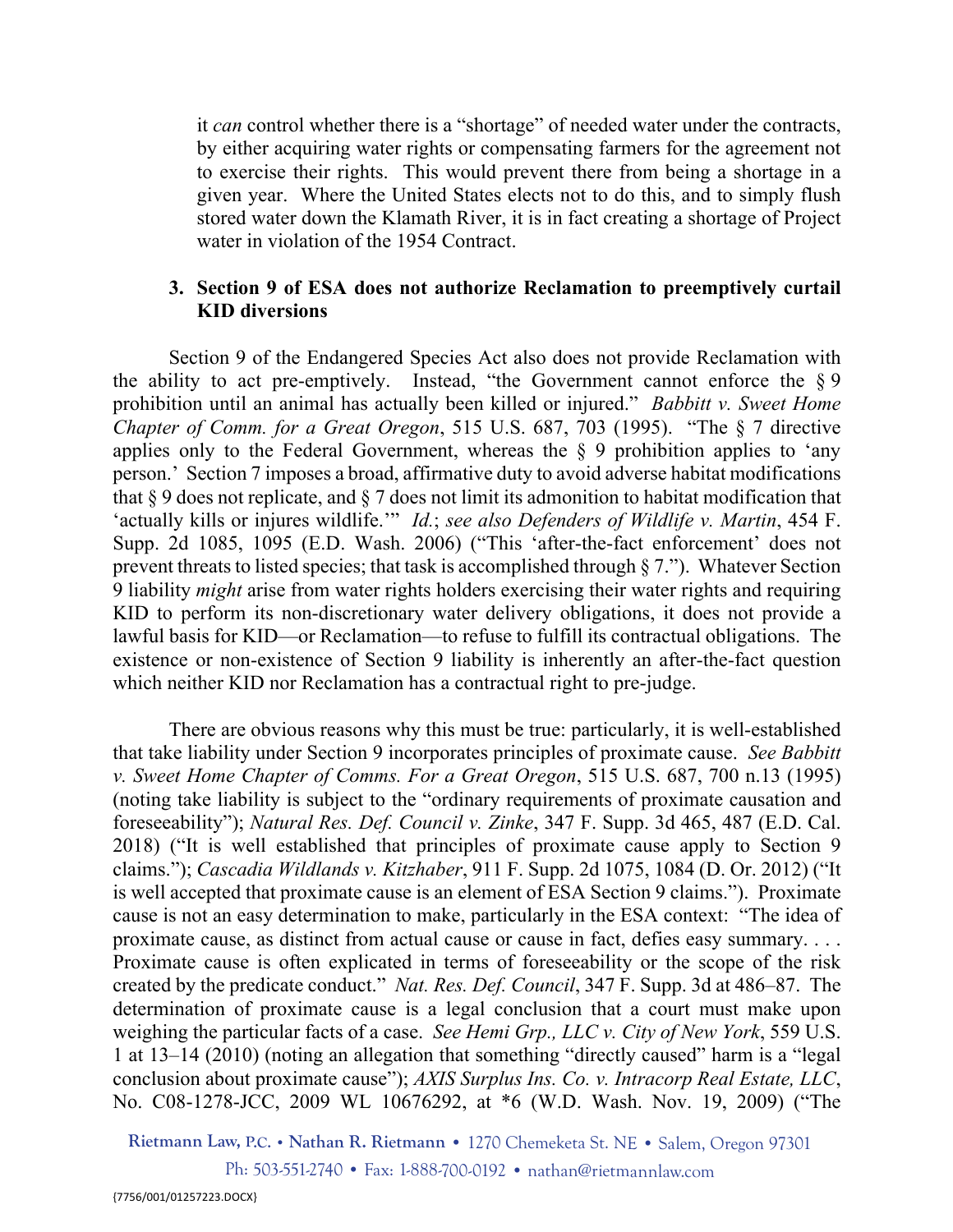take prohibited by Section 9, and that that instance of take was proximately caused by that determination of what was the efficient proximate cause of the loss is a legal conclusion, based on factual assessment."). There is no way for KID or Reclamation to conclude, in advance, both that a particular diversion of water will in fact cause a specified instance of particular diversion.

This is especially true where, as here, Reclamation is currently diverting massive quantities of live flow in UKL through the Link River Dam. These massive discretionary diversions, which have been occurring for some time, are the proximate cause of UKL being below the boundary conditions of the 2020 BiOp. What is more, if KID performs its nondiscretionary water delivery obligations and delivers live flow to its landowners or third-party contracts, this will only impact the elevation of UKL if Reclamation chooses to unlawfully divert stored water in UKL to the Klamath River. In such scenario, Reclamation would be the proximate cause of any drop in UKL lake elevation – not KID.

Reclamation's contention that it has authority to predetermine whether any landowner's use of water violates Section 9 of the ESA plainly violates the due process rights of water right holders in the Klamath Project. "The right to the use of water constitutes a vested property interest which cannot be divested without due process of law." *Skinner v. Jordan Valley Irr. Dist.*, 137 Or. 480, 491 (1931), *opinion modified on denial of reh'g,* 137 Or. 480 (1931). Reclamation serving as both judge and jury and depriving water rights holders of their constitutionally protected property interest in their water rights based on a pre-judgment of Section 9 liability without notice or meaningful opportunity to be heard before an impartial jury clearly violates the procedural due process rights of landowners within the Klamath Project.

Moreover, neither Reclamation nor KID is liable under Section 9 for any "take" that occurs as part of a non-discretionary legal obligation to deliver water. Federal courts have held that "that a federal agency that is legally required to take an action pursuant to federal law, such as by implementing non-discretionary terms in an otherwise valid water delivery contract, that agency cannot be the proximate cause of Section 9 take by undertaking that non-discretionary action." *Nat. Res. Def. Council v. Norton*, 236 F. Supp. 3d 1198, 1239 (E.D. Cal. 2017). Because, under the 1954 Contract, KID merely stepped into the shoes of Reclamation in providing these water deliveries, it cannot be *more* liable than Reclamation would be for fulfilling the same mandatory delivery obligation.

#### **4. Reclamation reinstallation of bulkheads violates KID's 1954 contract**

It is our understanding that Reclamation has physically taken control of the A-Canal headworks this morning simultaneously with the transmittal of its May 12, 2021 correspondence, by reinstalling the bulkheads in the A-Canal to make delivery of water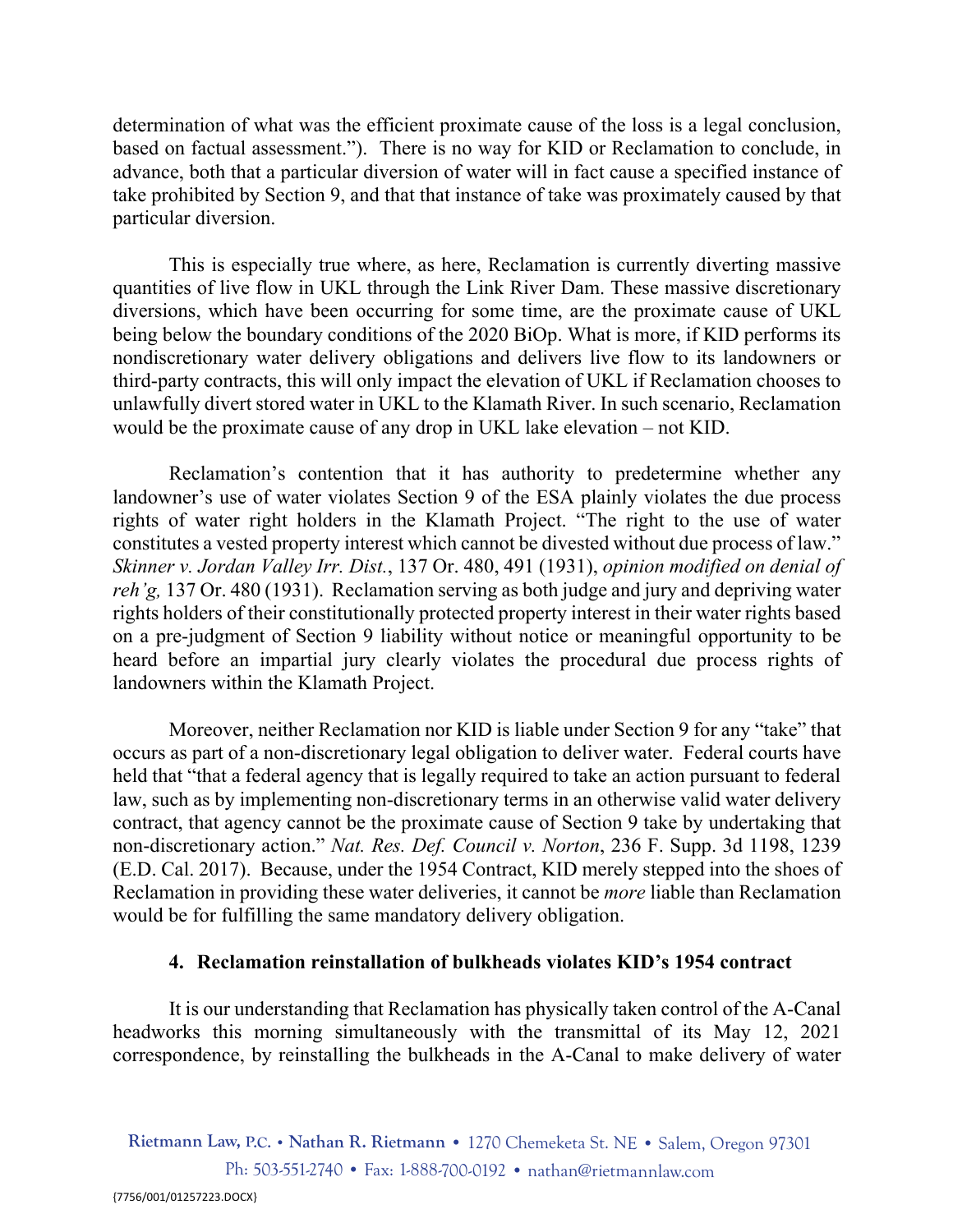physically impossible.1 Reclamation is doing this *without having even asked* KID to reinstall the bulkheads itself. This plainly violates KID's 1954 Contract, irrespective of any other issue addressed in this letter.

The fundamental purpose of the 1954 Contract was for KID to "take over operation and maintenance of certain Project works" from Reclamation, in exchange for which KID agreed to assume all of Reclamation's delivery obligations. Although the 1954 Contract allows Reclamation to "resume operation and maintenance of the transferred works" in certain circumstances—i.e., for violating the contract and failing to cure the violation for a period of one year—Reclamation does not even claim KID has violated its contract. *See*  1954 Contract, Article 21(a).

Moreover, even if KID *had* violated its contract and failed to cure it, the 1954 Contract requires specific prior notice be provided to KID:

> Prior to resuming operation and maintenance, the Secretary shall give the District written notice of his intent to exercise such option, which notice shall inform the District of the specific provisions of this contract which have been violated or the obligations that are in default, shall describe the property and works to be returned to the custody of the United States and shall name the date on which return to the United States shall be effected, which date shall be not less than sixty (60) days after the date of notice sent to the District.

*See* 1954 Contract, Article 21(b).

Contrary to Article 21(b), Reclamation has: (1) resumed operational control of the A-Canal without providing sixty (60) day notice, and (2) failed to identify in its "notice" any specific provision KID has violated or is in default of. Additionally, Reclamation cannot claim that its resumption of operational control was to make an emergency repair pursuant to Article 7(d), as that is only permitted "[i]n event of major disaster to, or failure of, the transferred works, or any part thereof, which results in damage of such severity or magnitude that immediate repairs to the transferred works are imperative, in the opinion of the Secretary to protect against substantial hazard to life or property." Quite plainly, this is not that circumstance.

<sup>&</sup>lt;sup>1</sup> Note that, to date in 2021, KID has not diverted any water in the A-Canal due to Reclamation's prior threats to reappropriate the irrigation works in violation of the parties' 1954 Contract.